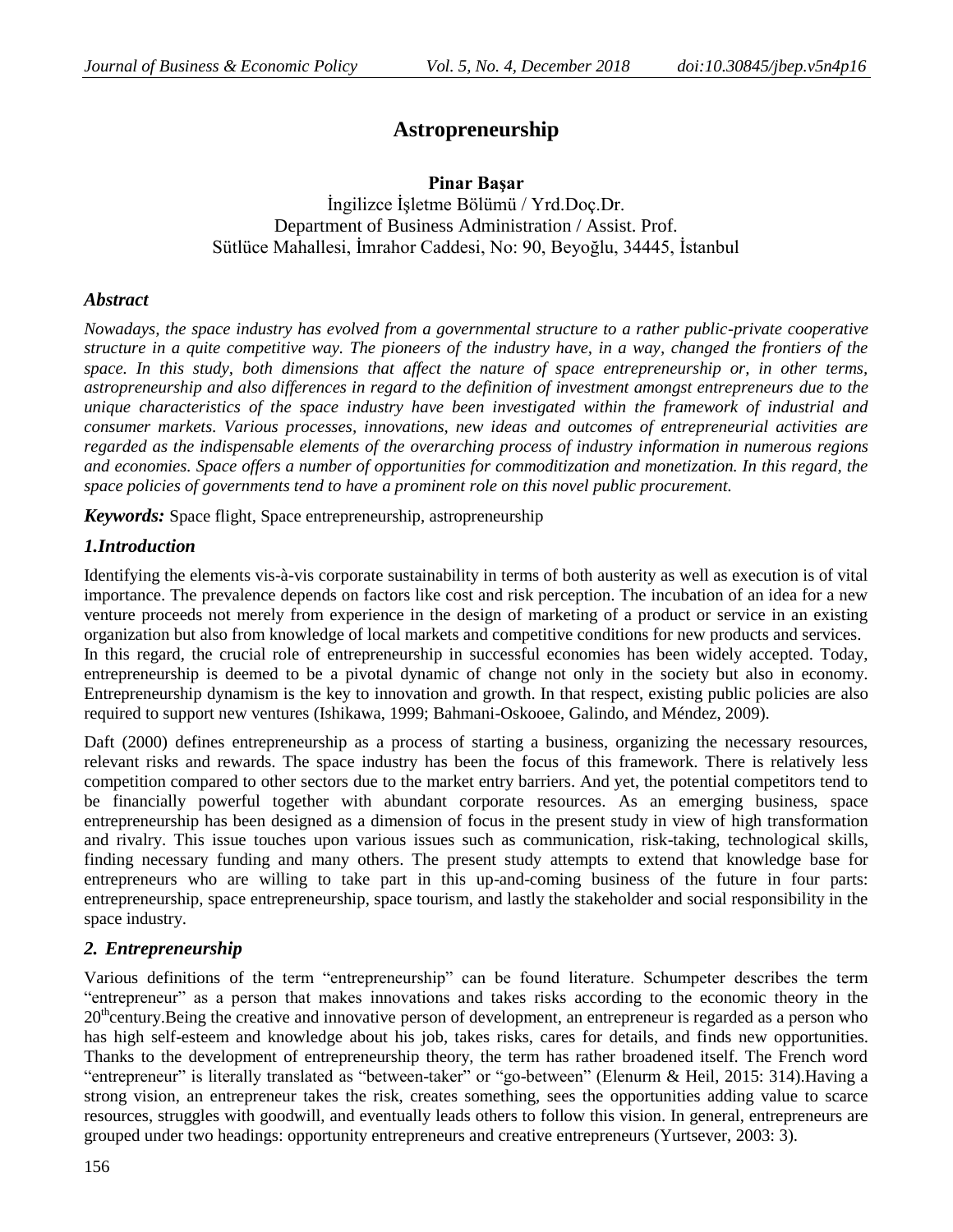Schumpeter has made significant contributions to the entrepreneurship theory in that he sees an entrepreneur as an individual with the necessary desire as well as ability to commercialize an innovative idea. This ultimately leads to the concept of "creative destruction" across markets and industries. In this respect, creative destruction tends to sustain dynamic and developing industries. According to Schumpeter, entrepreneurship is regarded as a factor that helps obtain dynamism – continuity- of capitalism. Schumpeter determines two fundamental processes in the economy: circular flow and tendency towards equilibrium.

In the circular flow, theory is a fundamental force that bears immanent change and growth successively. Change is made possible through innovation and invention. The notion of production entails the combination of materials and forces. (Schumpeter, 1934:66).

#### **The Importance of Entrepreneurship and SME's**

The global market is changing not only constantly but also quite rapidly. Globalization has a rather increasing effect on entrepreneurial behavior. Large companies cannot be assumed to dominate the industry for a long time. Moreover, the ever-changing economy tends to provide numerous opportunities for new businesses. Hence, companies have to cut business costs by outsourcing work to smaller businesses or freelancers and sell off extraneous operations in order to survive. Globalization,by its nature, promotes competition. For that reason, large companies cannot always achieve their economies of scale which could eventually lead to the undesired loss of competitive advantage. Small companies, on the other hand, have the advantage of flexibility and quick response time to changes. What's more, the internet offers a critical advantage to start new businesses rather quickly and inexpensively.

In the economic theory, the concept of entrepreneurship has a rather unique place as regards the distribution of income and rising competition in the market. The small business sector that promotes entrepreneurship is only possible through innovation and job creation, which in turn will contribute to the economy. Entrepreneurship identifies the creation of the innovation process and gaining competitive advantage through finding and using opportunities (Bahmani-Oskooee, Galindo & Méndez, 2009). That is to say, this term contains the idea of mobilizing resources in pursuit of opportunities.

Research so far indicates that the fundamental decisions tend to vary in terms of becoming an entrepreneur. Many individuals need to be supported, informed, advised and guided. Hisrich et al (2005: 75) indicate different systems of support such as friends and family, professional contacts, customers and industrial organizations. Small businesses do not have the necessary market power to dominate customers and competitors. Therefore, market positioning appears to be less relevant. And yet, the environment in which small businesses operate do tend to influence them. The opportunities in the environment are often of crucial importance for these small businesses. Shepherd and Wiklund (2005:7) shed light on some concepts such as the social capital and human capital, the motivation of managers in small businesses, the marketing and technological knowledge of staff, the access to financial capital to pursue the opportunities, as well as the development and performance of small businesses and the influence of these issues on entrepreneurial actions.

While theory suggests that management has discretion in manipulating resources in order to build competitive advantage, resource-based research has focused on the characteristics of resources, paying less attention to the relationship between those resources and the way firms are organized. In explaining performance, entrepreneurship scholars have focused on a firm's entrepreneurial strategic orientation (EO), leaving its interrelationship with internal characteristics aside. Weargue that EO captures an important aspect of the way a firm is organized. Our findings suggest that knowledge-based resources (applicable to discovery and exploitation of opportunities) are positively related to firm performance and that EO enhances this relationship.

While theory suggests that management has discretion in manipulating resources in order to build competitive advantage, resource-based research has focused on the characteristics of resources, paying less attention to the relationship between those resources and the way firms are organized. In explaining performance, entrepreneurship scholars have focused on a firm's entrepreneurial strategic orientation (EO), leaving its interrelationship with internal characteristics aside. We argue that EO captures an important aspect of the way a firm is organized. Our findings suggest that knowledge-based resources (applicable to discovery and exploitation of opportunities) are positively related to firm performance and that EO enhances this relationship.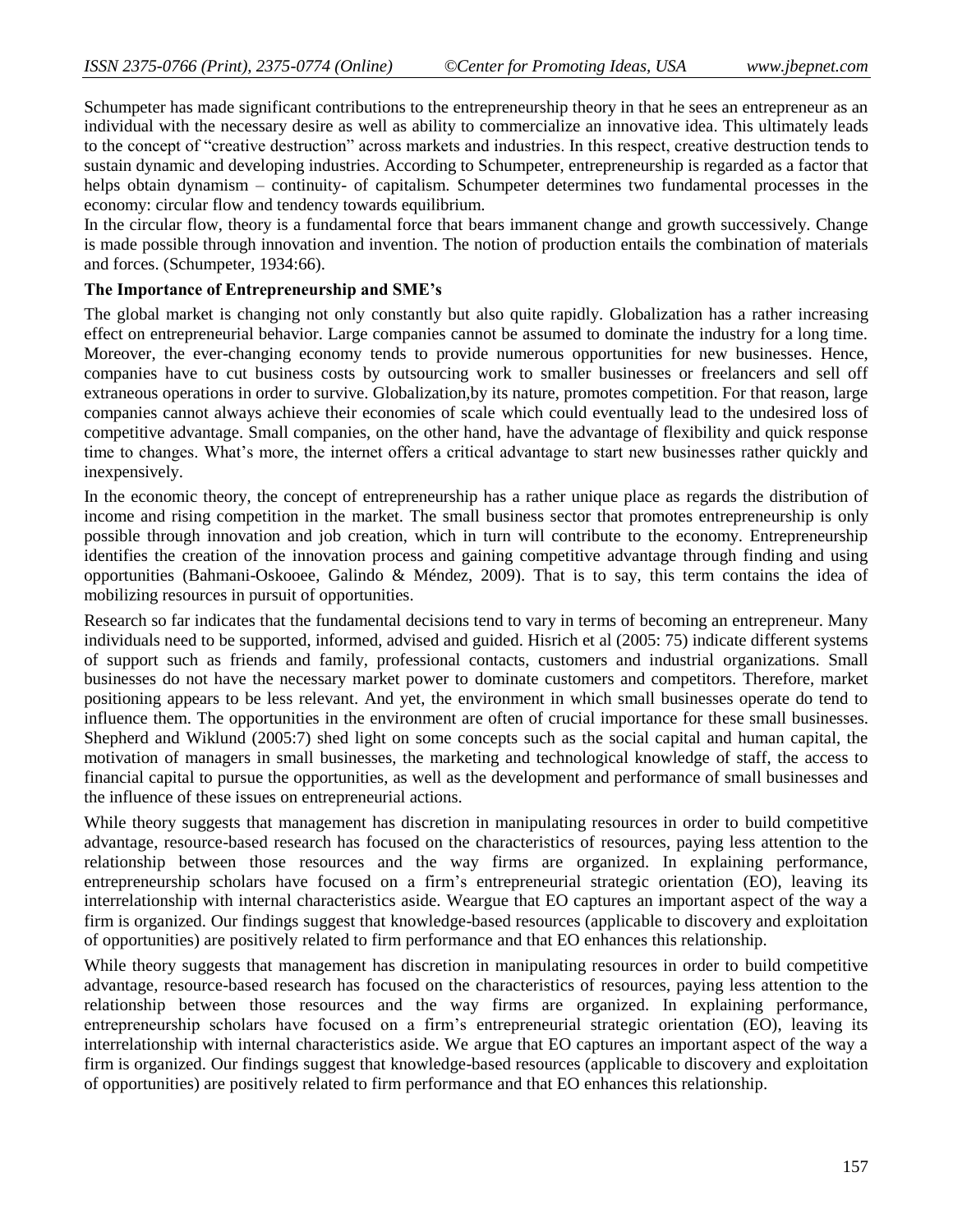# *3. Astropreneurship*

Vernile (2018: 4) was the first person to use used the term "astropreneur". The meaning of "astro-" as a prefix is related to "stars or celestial bodies" that are beyond Earth's atmosphere. The definition of "-preneur" as a suffix is ―taker‖ pertaining to a person who sets up and runs a business. The Commercial Orbital Transportation Service (COTS) program, cargo as well as crew transfer capabilities together with developmental programs presented by NASA ensure a supportive and innovative ecosystem for the space industry in-between destinations. It is true to say that space telecommunication seems to be gaining importance as a field of commercial business. Dynamism of the market is regarded as a challenging issue as new initiatives in the space industry contains Information and Communications Technology (ICT) companies, start-ups and new ventures; differing market solutions like integrated services, lesser prices and delivery durations, lesser complexity or developed performance, private investment from various financial resources, new implications in space industry, financial resources for research and developmental expenditure. New Space ecosystem also offers public information for stakeholders. The trends are investigated under six headings: 1 - Public procurement and support programs that define the prevailing status for current actors as public actors, including broadcast agencies worldwide; 2 - Private space sector investment which refers to the resources as well as financial mechanisms of private investments; 3 - Centers for "astropreneurship" with new ventures examined in the sector as well as public initiatives support; 4 - Brand-new target markets for emerging private actors and sectors as well as advertisements; 5 - The legal regime that assesses the legal and regulatory framework of the current field from a business perspective. 6 - Selected achievement stories (SpaceX, Planet, PLD Space, and D-Orbit) that encourage private actors. Due to an investment breakthrough in the emergence of private actors in the sector, there is an increasing need for business-oriented leadership. There are many new companies in the space industry that are actually non-space, successful ICT organizations like Google and Facebook. What's more, these companies are keen to extend their involvement as well as rely on cross-fertilization between Information and Communications Technology and space apps.In this regard, there are numerous brand-new practices and methods of space companies such as organizational optimization, procurement rationalization as well as vertical integration, miniaturization, confirmed technologies re-use, economies of scale, automated production line as well as digitization, standardized architectures, COTS or optional risk reduction approaches (for example, viasubstitutes or on-orbit servicing). Innovative approaches in the industry aim to meet existing or potential new customers' needs by offering them new solutions like integration/customization flexibility, availability (i.e. delivery duration reduction), decomplexification or lower prices. There seems to be a prominent difference between the US and Europe. In terms of space start-ups, investments realized were approximately worth \$1.5 billion annually from 2010 to 2015. And total European governmental expenses, on the other hand, reached  $66.56$  billion in 2015. These figures shed light on the intensity of rivalry between the U.S. and Europein terms of space systems as well as launch services. The success of existing trends depends is essentially connected to two complementary components: business achievements as well as public sponsorship. More research is conducted on New Space in the U.S.A.compared to Europe. Space agencies' model of transformation contains operational perspectives like program administration and supply components, strategic issues such as industrial policy as well as governance.

Space entrepreneurship differentiates from other industries due toits complex and interrelated structure. The resource requirements are often high and, naturally, there is a broad spectrum of beneficiaries. The space industry used to be merely dominated by the government. In 1957, Sputnik, the first artificial satellite, was launched. And yet today, the industry structure is composed of a few private companies while they are still primarily dependent on government contracts. In that respect, most of them are associated with military and defense. Larger contractors have so far reached a certain level of success thanks to the increase in the number of applications in the commercial field such as remote sensing and communication. In recent years, entrepreneurs have started to capture more achievements in the space industry, and mainly through miniaturization, the cost of the capital for space projects has fallen a great deal. The concept of entrepreneurship is often examined at three distinctive levels: macroscopic, mesoscopic and microscopic. Recommendations, in general, include reducing the risk of the entrepreneurial activity and encouraging the space start-up incubators.

The future expectations for both the society's sake and world's wellbeing seem to be supporting entrepreneurs in a substantial manner (Wang, 2014: 36). The entry to the industry as an aerospace entrepreneur is challenging in terms of resource allocation and technology companies due to the high necessity of financial and specialized human resources. And yet, there are also some opportunities for start-ups - physical space, grants, investment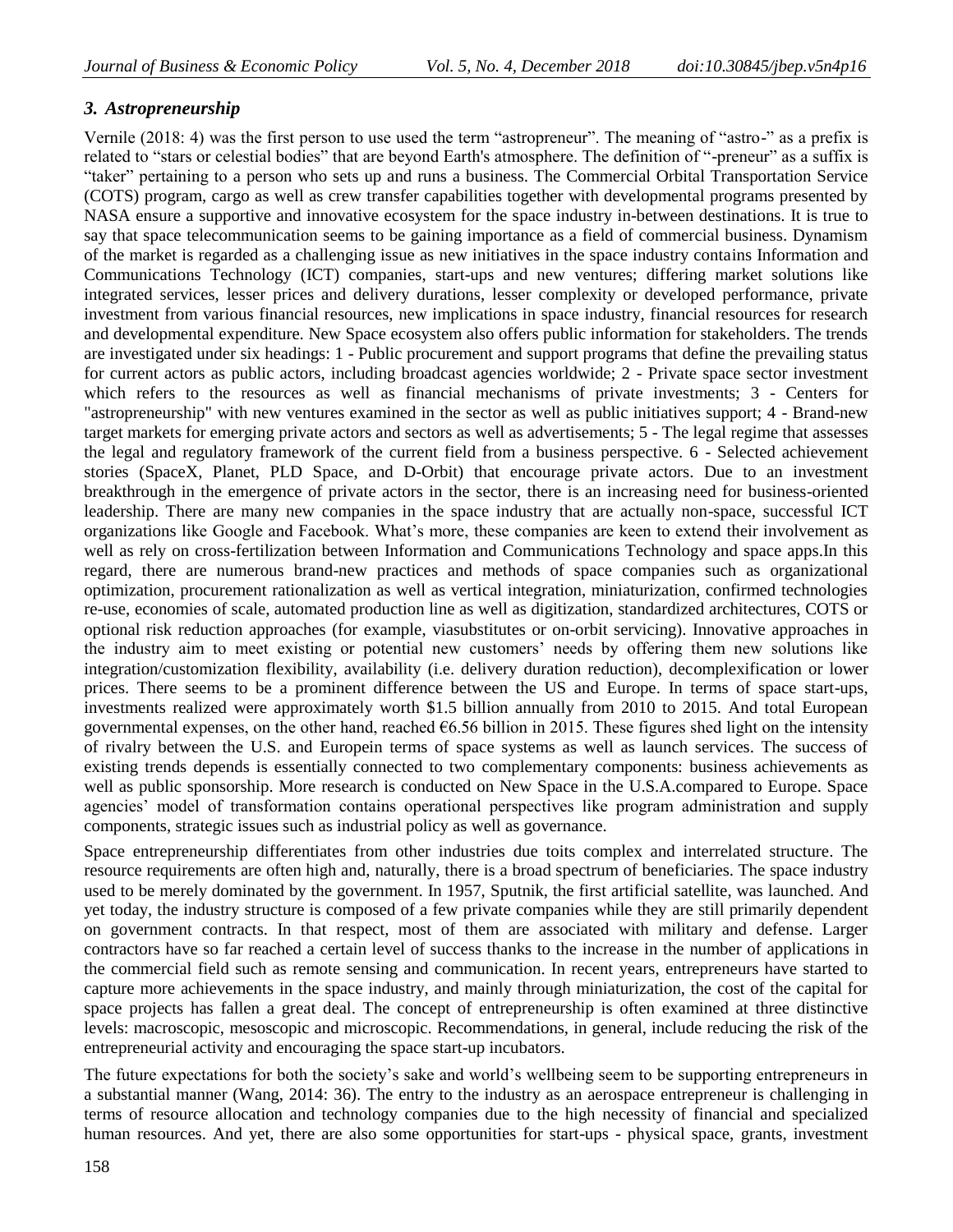capital, aerospace infrastructure, production facilities as well as leading entrepreneurs as mentors to name a few. Entrepreneurial space environment requires collaboration of powerful actors, i.e., government, industry and academia. In this regard, eSpace center provides support with mentor-venture relationships [\(http://www.espacecenter.org/sub2.php\)](http://www.espacecenter.org/sub2.php).

Generally speaking, the entrance of new ventures tends to increase competition as well as technological and innovative developments. Entrepreneurial development tends to be influenced by poor cultural perceptions, perceived technical risks and general lack of awareness, all of which may negatively impact the growth of the commercial space sector. The micro view focuses on the difficulties and how the entrepreneur turns them into benefits and how the opportunities are utilized. Meso view, on the other hand, examines the facilitators to initiate a venture, whereas Macro view mainly concentrates on the cultural, governmental and competitive characteristics of space industry (Wang, 2014: 28).

Amardeep S (2017) focuses on the idea of using space-tech beyond research missions. That is to say, the space industry offers various strategic advantages such as security threat monitoring, natural resource management, availability of communications and quick disaster response.All in all, companies and entrepreneurs that operate in space ultimately aim to reduce their business expenditure and manage to be simultaneously effective both in space industries and in the technological products on Earth in terms of consumer electronics, smart production, cloud computing, as well as machine learning. The efficacy of space engineering mayultimatelyresult ineffective as well as lucrative solutions in terms of Earth apps. The commercialization of space fosters certain improvements for both businesses and entrepreneurs. Some examples are provided below:

- SpaceX's target is to increase the safety of space travel ten-fold and lower the costs ten-fold by using the rocket stages.
- Planet Labs benefits from items from consumer electronics such as cell phones in order to decreaseboth the volume as well as the cost of manufacturingwith the aim of launching 10 times moresatellites.
- OneWeb plans to build a manufacturing plant to produce large amounts ofcost-effective constellations of nanosatellites of up to 600 communication satellites.
- Insect Research Systems applies a compact, highly effective mass spectrometer to create commodity bed error detectors for hotels and airlines from Rosetta Comet Lander.
- Orbital Systems provides water efficiency for householdsthrough the use of water recycling technology created for Mars missions (Amardeep, 2017, [https://www.entrepreneur.com/article/301034\)](https://www.entrepreneur.com/article/301034).

It is a well-known fact that entrepreneurs are bound to take risks. However, there seems to be much higher market entry barriers in this sector. Even though some institutions and governments have provided support and resources to space incubator, more resources are needed due to the higher potential risks. This structure fosters innovative activities in terms of manufacturing, supplies, launch services, earth observation, GPS (Global Positioning System) as well as communication. These space activities are often directed by nationwide scientific institutions such as National Aeronautics and Space Administration (NASA), as well as Indian Space Research Organization (ISRO), and so on.

Entrepreneurs like Elon Musk, Jeff Bezos, and Sir Richard Branson as well as New Space organizations such as SpaceX, Blue Origin, Virgin Galactic, Planet Labs as well as Team Indus have so far been successful in commercializing the space. Thus, there has also been a paradigm shift associated with these initiatives since previously, governments used to be the only entities to manage and conduct such activities in space (Amardeep S, 2017, [https://www.entrepreneur.com/article/301034\)](https://www.entrepreneur.com/article/301034).

Tchalakov (2015: 43) emphasizes the asymmetric significance of human agents in the earliest stages of the emergence and development of actor-networks, and the problem of shifts in already balanced actor networks, which in turn indicates possible existence of their third state differing from the emerging and stabilized ones in already stabilized actor-networks. There is a historic significance with SpaceX's Dragon capsule, which was launched to carry cargo to the International Space Station (ISS) on May 24, 2012 as the first commercial vehicle and come back on May 31, 2012 to the Pacific Ocean. This journey through space had four milestones in that the space capsule was not only launched into orbit successfully but also brought back to Earth: the United States of America, Russia, China, and SpaceX. Anderson (2013: 266) also highlights this shift of the industrial domination from governments over to the public private partnerships.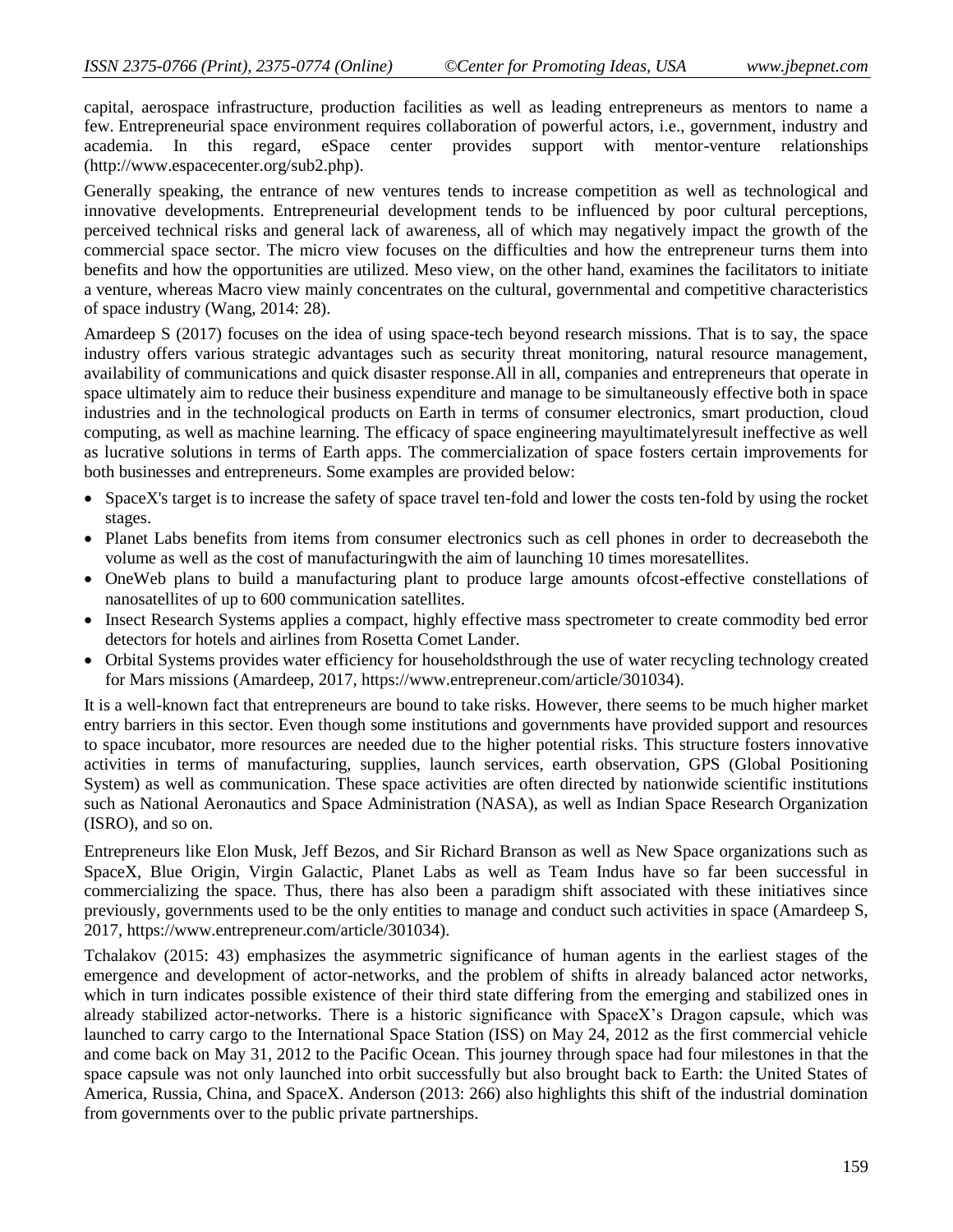Bolden(2009: 1) accentuates the development of the industry since the launch of a Soviet Soyuz spacecraft, Apollo program abandonment of the U.S.A.and the well-known aerospace companies such asRockwell, Boeing, Grumman, and Lockheed. COTS is a program organized by NASA that offerssupport for organizations in order to fly cargo as well as potentially crew to the ISSalong with future Low Earth orbit (LEO) targets. COTS also aims to improve jobs, design, and research. NASA provides financial support to new ventures for commercial cargoes and crew transportation with COTS initiative in regards to the logistics necessities of the International Space Station (ISS) in the post-space shuttle era. In 2006, the American companies Rocket plane Kistler (RpK) together with Space Exploration Technologies have gathered funds worth \$485Mfrom NASA for cargo as well as LEO human transportation services.

Since then, unfunded agreements with five companies have eventually been signed giving prominence tothe accessibility of low Earth orbit (LEO) (Stone, Lindenmoyer, French, Musk, Gump, Kathuria, & Pickens, 2008: 192). NASA promotes the display of COTS to LEO through for-profit businesses. In 2006, NASA invested \$500M and shared it with SpaceX and (RpK). In 2007, NASA cancelled the deal with RpK which could not meet their certain mechanical and economic expectations. In 2008, NASA had an additional deal of \$170M with Orbital Sciences Corporation (OSC). The present paper seeks to address the COTS appeal of SpaceX and OSC in terms of promoting trustworthy as well as cost-efficient commercial transportation in order to contribute to LEO marketplace (Stone, D., Lindenmoyer, A., French, G., Musk, E., Gump, D., Kathuria, C., & Pickens, T. 2008: 192).

NASA has been allocating large sums of money on means of transportation some of which so far seem to have been failures despite their scientific successes. In that regard, the Constellation Program had to be cancelled as it was too pricey and burdensome. And yet in time, the investments and efforts put into have yielded convenience for the actual transformation of the organization as well as the U.S. space program by utilizing the innovatory as well as cost-efficacy of business entrepreneurs. Some cases of projects that they may engage in such as solar power satellites, space taxis as well as space elevators are also further examined (Pelton, 2010:78).

Generated a privately-held cargo transportation system for ISS in 2005, Commercial Orbital Transportation Services managed to meet a critical NASA requirement and indicated the possibility of crew transport. Moreover, COTS evokeda higher level of rivalry in the aerospace sector trying to lower expenses for space access. It, in a way, indicated that LEO could one day turn into the domain of the business sector more. Thus, NASA can channel its energy and limited assets into deep-space exploration. This study elucidates COTS providing essential data on its birth, regime with a focus on elements which assisted as well as burdened it during its lifespan of 8 years. It also reviews the concepts fundamental to its achievements (Lambright, 2015:23).

SpaceX is a pioneer company that provides customer experience in space. They aim to reuse space vehicles in order to reduce the harmful effects on the environment and the cost of space-launch. The company has 2rockets named Falcon 9 and Falcon Heavy as well as aspace craft called Dragon. Entering the space market first, the company has changed the paradigm with a series of historic milestones such as the first spacecraft from low Earth orbit (LEO) to return in 2010, transport cargo on May 2012 from the international space station - and regularly carry cargo since then. Lastly, in 2008, advanced Falcon 1reached the Earth's orbit as a privately-built liquid-fuel rocket for the first time. Following that, in 2009, Falcon 1 Flight 5 sent a commercial satellite to Earth's orbit as a first privately-built liquid-fuel rocket for the first time. Afterwards, Dragon re-entered and returned from low Earth orbit in 2010.The Grasshopper was accomplished with a 744m flight, hover, and landing in 2013.In addition, Falcon 9 managed to reach Geosynchronous Transfer Orbit (GTO), and landed in the Atlantic Ocean. Thereupon, Falcón 9 carried 11 communications satellites to orbit. Coming back in 2015, the first stage arrived at Landing Zone 1 - the first orbital class rocket landing. Falcón 9 rocket set to launch Dragon to the ISS. In 2016, the first stage came back to arrive on the "Of Course I Still Love You" drone ship. On March 30, 2017, Dragon resupply mission succeeded in becoming the first commercial reflight to and from the ISS and also the first reflight of an orbital class rocket in 2017 [\(www.spacex.com/about\)](http://www.spacex.com/about).

The demand for Suborbital Space Tourism is forecast to increase in years to come [\(Otto,](https://www.google.com.tr/search?tbm=bks&q=inauthor:%22Matthias+Otto%22&sa=X&ved=0ahUKEwjI4oTq3c3bAhUEZ1AKHacbDboQ9AgIKjAA) 2009: 47).A research conducted amongst 3000 Japanese people shows that the effect of prices on orbital tourism tend to alter the potential demand. It is possible that the growth of tourism services in the field of commercial space will also have a considerable contribution to this brand-new concept in the foreseeable future (Collins, Iwasaki, Kanayama & Okazaki, 1994: 578).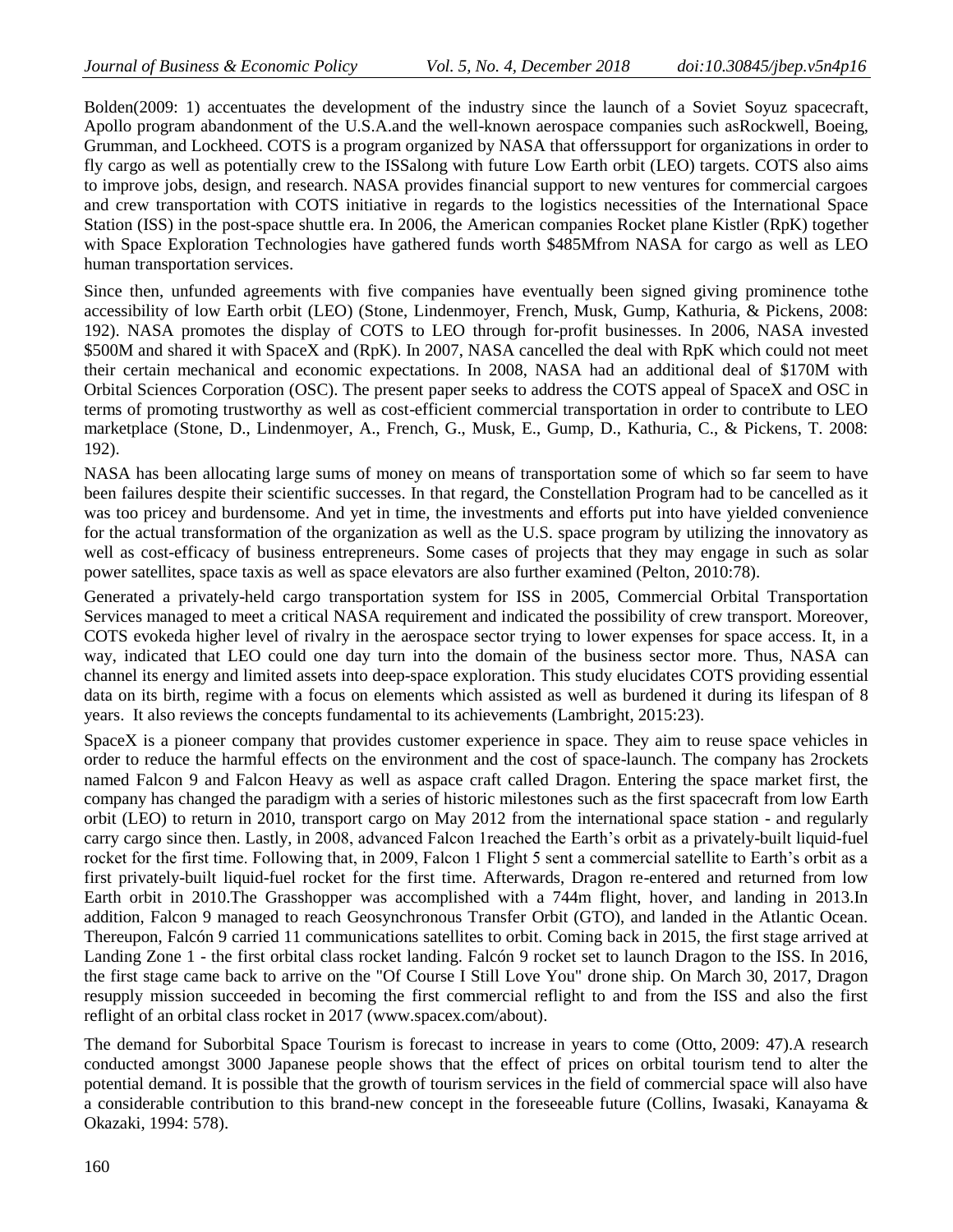and comply with these threats and opportunities in space industry in order to achieve their goals.

As costs are decreasing gradually, the increasing demand so far is most promising concerning the prospects of ―space tourism‖. And yet, high launching costs seem to lower the level of profitability. Improvements in reusable launch vehicles (RLVs) can ultimately give rise to an increase in demand for the tourism services in low Earth orbit (Collins, Iwasaki, Kanayama and Okazaki, 1994: 578). Goehlich (2014: 17) explains the term "space tourism‖ as a conception of paying consumers travelling to and outside of the Earth's atmosphere. The research accentuates certain ethical, institutional, financial and environmental aspects of reusable launch vehicles (RLVs). Moreover, pollution caused by space tourism is also discussed in comparison to other forms of emissions. Goehlich, (2014:17) presents a framework for the key characteristics of space tourism. Entrepreneurs recognize



#### **Figure 1.Possible hurdles and opposing forces to space tourism**

Source: Goehlich, (2014:17)

Virgin Galactic aims to provide more access to this novel form of tourism in terms of brand-new kinds of customers, private individuals as well as newly established venture-backed businesses. For the realization of this goal, they offer regular and reasonable journeys on both orbital and suborbital routes with Space Ship Two, which is a reusable suborbital spacecraft. Corporate sustainability is afforded through a revenue stream of more than 650 purchased flights on SpaceshipTwo. The number of astronauts is doubled. The improvement of Launcher One, orbital launch vehicle for smaller satellites, provides satellite operators as well as producers in order to take their assets to space in a faster as well as reasonable fashion. The Space Ship Two suborbital program together with the Launcher One orbital program aim for the prevalence of space tourism (Pomerantz and Isakowitz, 2013).The study of Otto (2009:26) on the suborbital space tourism industry shows that there only exists 8 companies that seem to be in competition with one another, namely Virgin Galactic, Space Adventures, Benson Space Company, Space Access Society, Space Adventures, Rocket plane Limited, Starchaser Industries as well as Blue Origin.

The ultimate objective of space tourism is to turn it into a passenger service to space. In this regard, suborbital spacecraft are tested and improved. Open innovation activities are pursued by NASA on their website known as Innovative Partnerships Program for the benefit of citizens in terms of catching up with the latest improvements in space technology (Bolden, 2009: 4).

Generally speaking, the concept of space tourism tends to depend on various elements. With this in mind, the drives and decision-making processes of the customers have been surveyed amongst British residents in Southern England. Their perceptions of the kind of space travel (orbital/suborbital), the kind of launch as well as the model of the spacecraft, the positioning of spaceports, necessary trainings, time period, insurance, physical condition as well as prestige of the operating company turned out to be the aspects of utmost importance in an industry in which companies like Virgin Galactic, Airbus as well as EADS Astrium operate (Reddy, Nica, and Wilkes, 2012:1093).

Reddy, V. (2018:40) pays particular attention to the effects of change on the global aviation industry with regard to space tourism or commercial space travel. Two private travelers paid in order to travel around the Moon in late 2018 on SpaceX and over 1000 people for the suborbital journey with Virgin Galactic. With the participation of new players like India and China, space tourism will ultimately evolve into a potential negotiation strategy for mechanisms like Brexit in the UK as well as the European Space Agency. In the emerging era of space activities, space business offers brand-new areas and niche markets as regards tourism. Space commercialization revenues were thought to go up to \$200B on a yearly basis by 2000.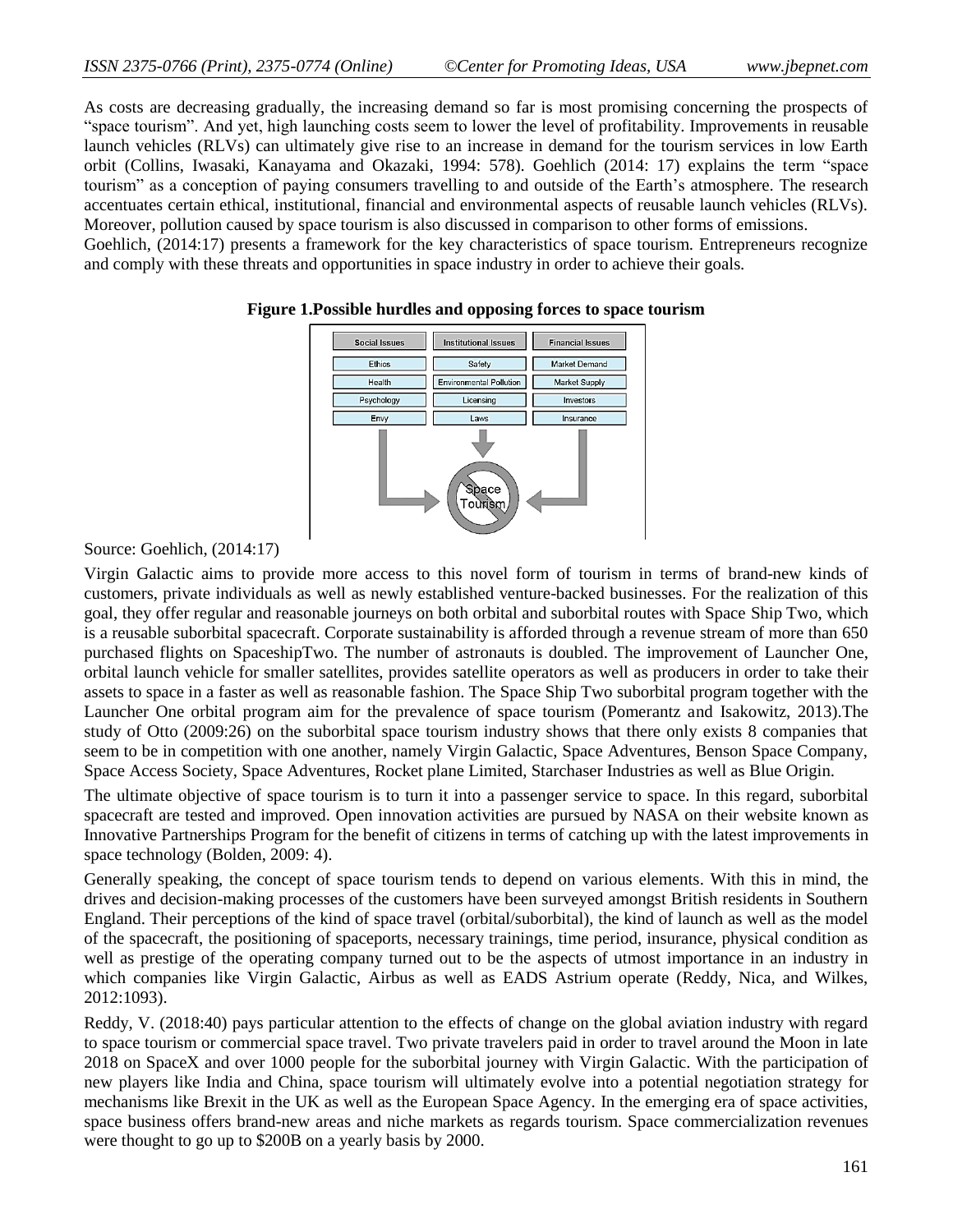Organizations that are included in this field are IBM, RCA, McDonnell Douglas as well as Society Expeditions, together with countries such as the U.S., the U.S.S.R., West Germany, and Japan (Goodrich, 1987: 40).Space tourism refers to the idea of purchasers putting up the money for a journey in space. And yet, there are certain aspects to deal with such as the social aspect (for instance, "Is space tourism ethical?"), the institutional aspect (for example, "Does space tourism contribute to global warming more than other greenhouse gases?"), and the economic aspect (for instance, "Are there prospective entrepreneurs who would like to invest in in space tourism?"(Goehlich, 2014:17).

There are three key perspectives to the commercial space tourism industry: 1) benefits it offers to various stockholders, 2) its feasibility 3) PR solutions for barriers it faces.

Once these issues are overcome, itis expected to not only offer considerable financial benefits but also maintain equilibrium between local and federal policy makers (Gibson, 2012).

### **4. The Stakeholder and Social Responsibility in the Space Industry**

NASA is an organization that is authorized with The National Aeronautics and Space Administration regulations to activate a broad variety of "other transactions" which are usually referred toas Space Act Agreements (SAAs). NASA acts upon the institution's targets in line with the U.S.A. commercial and non-profit partners. Additionally, quarterly summary reports are systematically prepared in order to provide transparency [\(https://www.nasa.gov/partnerships/about.html\)](https://www.nasa.gov/partnerships/about.html).NASA Space Act Agreements promote an entrepreneurial ecosystem that ensures transparency, agility and innovativeness in partnerships. The space industry offers entrepreneurs many opportunities in which demands and improvements go hand in hand. Equipment and parts for spaceships, spacesuits, refueling stations, space shoes or solutions for health problems are some of the key elements that tend to attract entrepreneurs (Bolden, 2009: 6).

The potential threats in the industry from a microscopic view of entrepreneurship are as follows: technical risks, quick prototyping, differentiation in the industry, as well as obtaining financial resources and mentorship. For aerospace companies such as Boeing or Lockheed Martin, these threats are essentially the "bottom line" important aspects to be considered during the decision-making processes. In addition, new ventures tend to create a sense of synergy in the market. Entrepreneurship Working Group has examined the drives of space-entrepreneurs and listed them as follows: developing services for under-developed countries and distant communities, obtaining economic development, improving dual implementation technology, utilizing off-earth resources to have a better life on the Blue Marble, providing a platform for inspiration and the sharing of ideas, profiting financially, the strategic preventions against challenges which ultimately are used in determining short term targets (Wang, 2014: 34).

Goehlich (2009:25-26) explores the outsourcing strategies in Europe, the U.S.as well as Japan. There are certain governmental organizations such as European Space Agency (ESA) for Europe, National Aeronautics and Space Administration (NASA) for the USA as well as Japan Aerospace Exploration Agency (JAXA) for Japan, all of which outsource rockets, satellites, and manned missions. What's more, JAXA is also privatized and outsources some of its maintenance activities and commercial launcher operations to private companies. Many launch service providers tend to make investments in modern or advanced launch vehicles like Delta IV. In addition to that, Anglo-Saxon countries tend to target maximum shareholder value. Japan has a rather different shareholder approach vis-à-vis Europe.

## *5.Conclusion*

ISRO, ESA as well as NASA are some examples of the space agencies of governments around the world. The commercial space and space transportation industries are stimulated through various programs and funds. In this regard, the funding of the industry is fundamentally supported by governments together with organizations as contractors of public programs. For example, NASA awarded SpaceX \$1.6B for Commercial Resupply Services (CRS) – a series of contracts,and \$2.6B for Commercial Crew Transportation Capability (CCtCap) contracts and additionally American astronauts [\(www.spacex.com/about\)](http://www.spacex.com/about).

SpaceX offers competitive pricing for its Falcon 9 as well as Falcon Heavy and has some special offers. Moreover, it provides crew transportation assistance to commercial consumers looking for ways to send astronauts beyond low Earth orbit. Established in 2002, it has contributed to space technology beyond imagination with [\(www.spacex.com/about\)](http://www.spacex.com/about).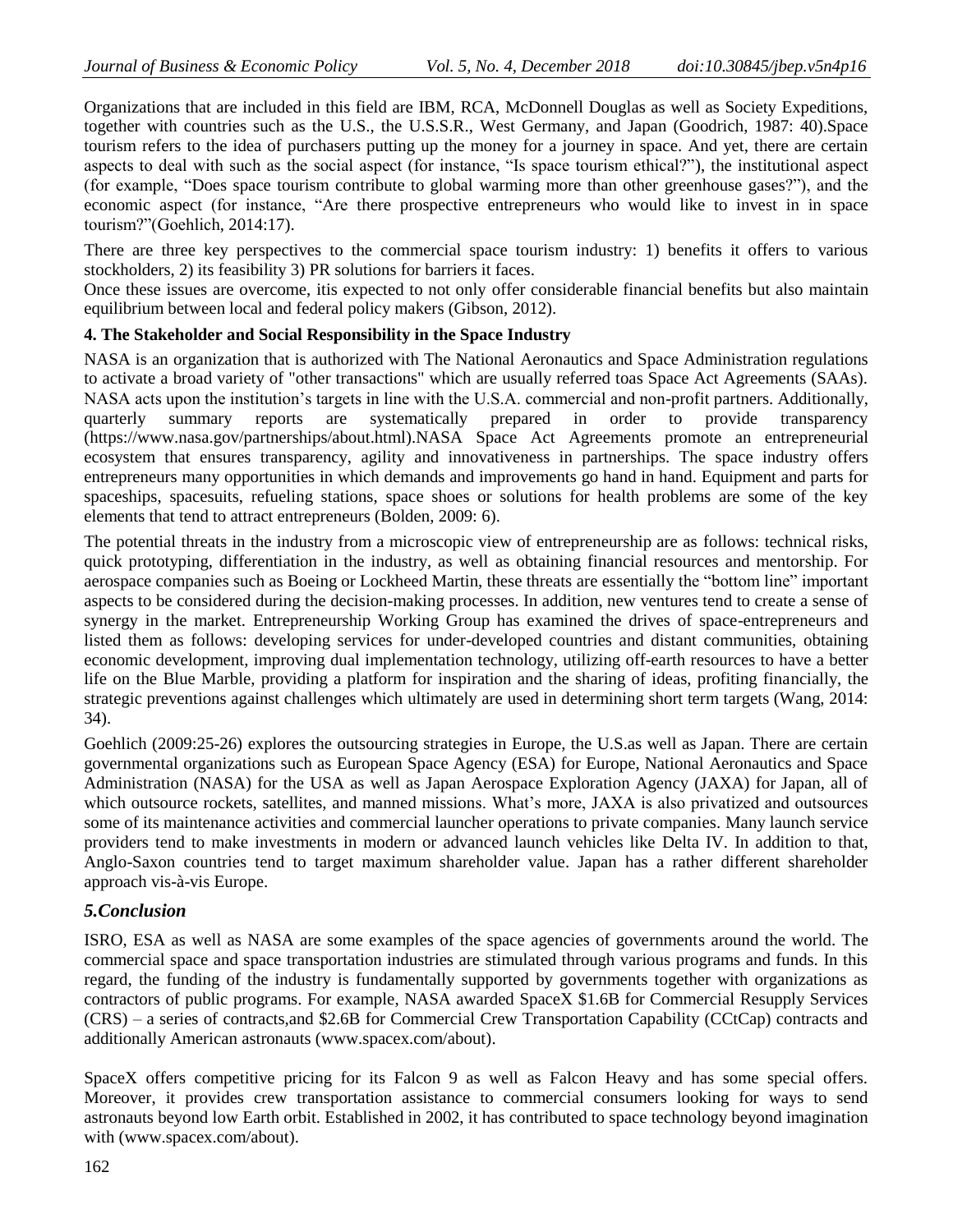Evaluating the new trends in the industry, the companies certain sectors such as production, launch service providers as well as satellite operators ascertain that there is a strong sense of rivalry. What's more, the market in Europe is rather fragmented and shows lower demand (Vernile, 2018: xxx).

Researchers claim that the pursuit of opportunities is the most significant component of entrepreneurship. Entrepreneurs can utilize formal network structures including establishing contacts with support agencies or through membership of trade associations. Relationships with government agencies can also facilitate legitimacy and status (Shepherd and Wiklund, 2005:47).

Entrepreneurs consider to devise a model that can ultimately realize their vision. Wiklund and Shepherd (2003: 1313) accentuate the significance of knowledge-based resources in terms of corporate performance and entrepreneurial intention.

Space industry in the United States of America is not only innovation-oriented but also globalized (Cornell, A. (2011), 1123). New companies pay particular attention to attuning their products to the ever-changing conditions.

Since the commercialization of space the industry, there has been a mix of emerging industrial and consumer markets so far. The developments in space telecommunications have, in a way, have triggered the idea of commercial space business (Kreisel and Lee, 2008: 255). In general, entrepreneurs tend to have various distinguishing backgrounds and demographic characteristics. The performance implications based on the knowledge of a small business in terms of resources differentiate from discovery and exploitation of opportunities. In this regard, the space industry offers a high level of potential. As a matter of fact, the space industry has evolved from the satellite industry and hence is expected to go through further changes in the future. Although some new ventures have managed to achieve a certain level of market and financial success, they have not actually made a big change in the industry as yet (Kreisel and Lee, 2008: 254). The collaboration of private and public institutions is the backbone of the space the industry with regard to future technological advancements in order to attain a higher level of both commercial and social benefits.

### *References*

- Aldrich, H.E., Wiedenmayer, G., Katz, J.A., Brockhaus, R.H., Sr. (1993). From traits to rates: an ecological perspective on organizational findings. *Advances in Entrepreneurship, Firm Emergence, and Growth*. Greenwich, CT: JAI Pres[s,](http://scholar.google.com/scholar?hl=en&q=++%0AAldrich%2C+%0AH.E.+%2C+%0A%0AWiedenmayer%2C+%0AG.++%2C+%0A+%0AKatz%2C+%0AJ.A.+%2C+%0A%0ABrockhaus%2C+%0AR.H.%2C+%0ASr.+++%281993%29.%0A%E2%80%98From+traits+to+rates%3A+an+ecological+perspective+on+organizational+findings%E2%80%99.%0AAdvances+in+Entrepreneurship%2C+Firm+Emergence%2C+and+Growth.%0A%0AGreenwich%2C+CT%3AJAI+Press+) Vol. 1, p. 145-195.
- Amardeep S, 2017, How to Monetize Space Beyond Expeditions and Research, Gone are the days when this sector was only limited to research done by governmental space agencies like Nasa and ISRO, [https://www.entrepreneur.com/article/301034.](https://www.entrepreneur.com/article/301034)
- Anderson, C. (2013). Rethinking public–private space travel. *Space Policy*, *29*(4), 266-271.
- Bahmani-Oskooee, M., Galindo, M. Á., & Méndez, M. T. (2009). Social capital and entrepreneurship in a regional context: The case of Spanish regions. In Entrepreneurship and Business (pp. 101-111). Springer Berlin Heidelberg.
- Beaugrand, M. P. (2004). *And Schumpeter Said," This is How Thou Shalt Grow": Further Quest for Economic Growth in Poor Countries* (No. 4-40). International Monetary Fund.
- Bolden Jr. Charles F. (2009). The future of the commercial space industry, Space Entrepreneurship Forum, Congressional Black Caucus/ALC 09, Washington, DC,

[https://www.nasa.gov/pdf/388899main\\_Bolden\\_Commercial\\_Space\\_CBC-ALC.pdf](https://www.nasa.gov/pdf/388899main_Bolden_Commercial_Space_CBC-ALC.pdf)

- Collins, P., Iwasaki, Y., Kanayama, H., &Ohnuki, M. (1994). Commercial implications of market research on space tourism. *The Journal of Space Technology and Science*, *10*(2), 2\_3-2\_11.
- Collins, P., Iwasaki, Y., Kanayama, H., &Ohnuki, M. (1994). Commercial implications of market research on space tourism. *The Journal of Space Technology and Science*, *10*(2), 2\_3-2\_11.
- Cornell, A. (2011). Five key turning points in the American space industry in the past 20 years: Structure, innovation, and globalization shifts in the space sector. *ActaAstronautica*, *69*(11-12), 1123-1131.
- Daft, R. L. (2000). Management.
- Drucker, P. F. (1983). *The effective executive*. Amacom. New York, p.91.
- Elenurm, T., &Heil, P. (2015). Education and other competency sources for financially successful entrepreneurship. International Journal of Entrepreneurship and Small Business, 25(3), 314-330.
- Gibson, D. C. (2012). Commercial Space Tourism: Impediments to Industrial Development and Strategic Communication Solutions. [Oak Park, Ill.]: Bentham Science Publishers.
- Gibson, D. C. (2012). Commercial Space Tourism: Impediments to Industrial Development and Strategic Communication Solutions. [Oak Park, Ill.]: Bentham Science Publishers.